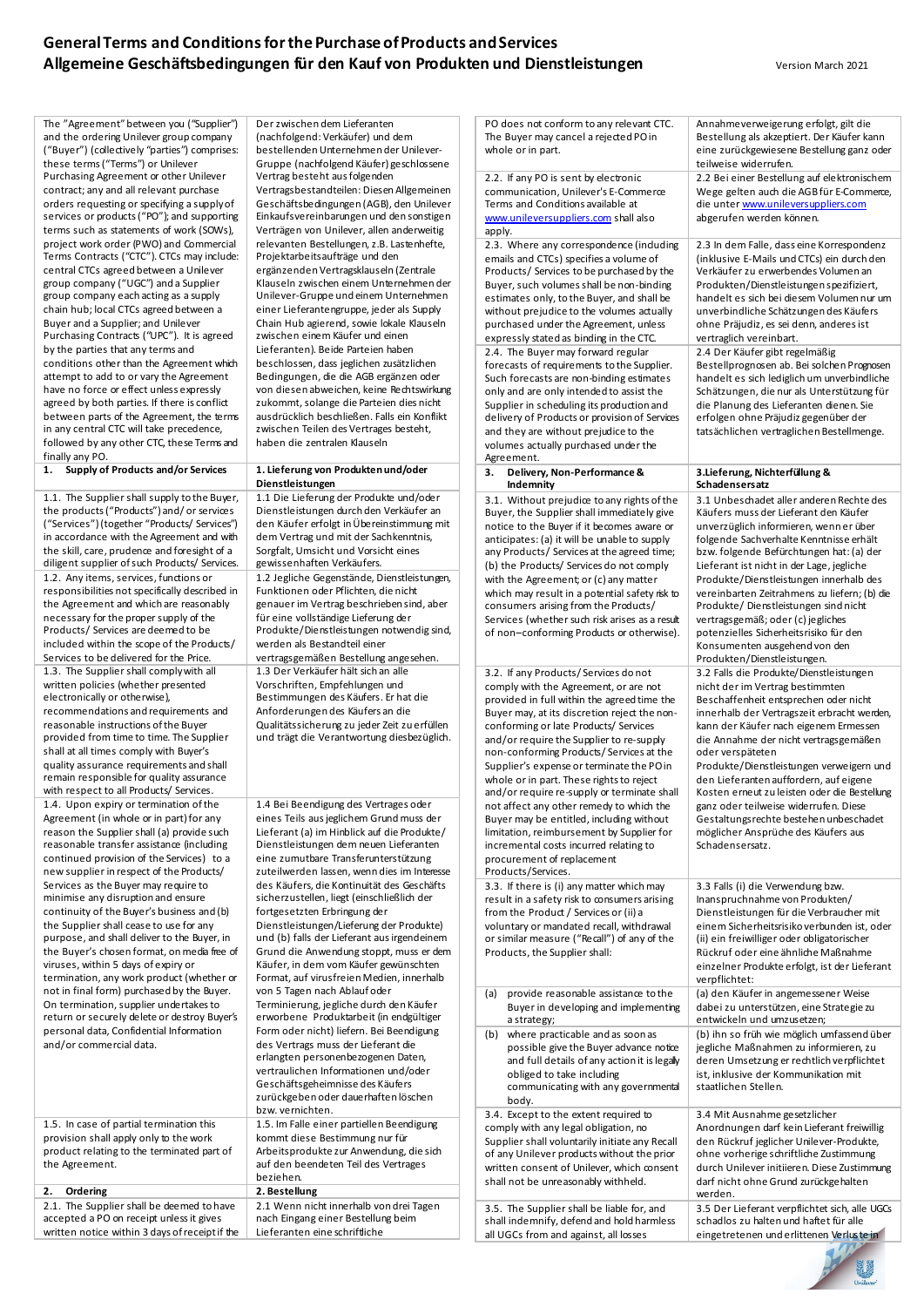| incurred or suffered as a result of Recall of a<br>product incorporating the Products to the<br>extent that such Recall arises as a result of<br>the Products/ Services, except to the extent<br>that these situations arise due to the<br>requirements of the Specifications of the<br>Products.<br>3.6. The Supplier shall ensure it has, and<br>shall for the duration of the Agreement | der Folge des Rückrufs eines Produkts in<br>dem Maße, in dem der Rückruf aufgrund<br>des Produkts erfolgt, es sei denn, der Grund<br>liegt in den Anforderungen an die<br>Spezifikationen des Produktes.<br>3.6 Der Lieferant muss sicherstellen, dass er<br>über eine adäquate allgemeine | in order for Buyer to utilise the Products/<br>Services in compliance with Applicable<br>Laws.<br>Responsible Sourcing Policy and Anti-<br>6.                                            | oder Produkte verkaufen wird, die die<br>Produkte beinhalten. Darüber hinaus soll<br>der Lieferant dem Käufer die notwendigen<br>Informationen zur Verfügung stellen, die<br>der Käufer benötigt, um die<br>Produkte/Dienstleistungen in<br>Übereinstimmung mit den anwendbaren<br>Gesetzen anzuwenden. |  |
|--------------------------------------------------------------------------------------------------------------------------------------------------------------------------------------------------------------------------------------------------------------------------------------------------------------------------------------------------------------------------------------------|--------------------------------------------------------------------------------------------------------------------------------------------------------------------------------------------------------------------------------------------------------------------------------------------|------------------------------------------------------------------------------------------------------------------------------------------------------------------------------------------|---------------------------------------------------------------------------------------------------------------------------------------------------------------------------------------------------------------------------------------------------------------------------------------------------------|--|
| maintain in place, adequate general liability<br>insurance and as relevant, professional                                                                                                                                                                                                                                                                                                   | Haftpflichtversicherung und, falls<br>notwendig, über eine Berufshaftung,                                                                                                                                                                                                                  | <b>Bribery Compliance</b>                                                                                                                                                                | 6. Unternehmenspolitik zur<br>verantwortungsvollen Beschaffung und zur<br>Korruptionsbekämpfung                                                                                                                                                                                                         |  |
| liability, product liability and/or other<br>insurance and shall provide satisfactory<br>evidence at the Buyer's request.                                                                                                                                                                                                                                                                  | Produkthaftung und/oder andere<br>Versicherung verfügt und diese über die<br>Dauer des Vertrages aufrechterhält. Auf<br>Wunsch des Käufers legt er<br>zufriedenstellende Belege dafür bereit.                                                                                              | 6.1. Supplier acknowledges that it has read<br>the Unilever Responsible Sourcing Policy<br>(the "RSP") and understands that it replaces<br>all previous supplier codes. Supplier agrees: | 6.1. Der Lieferant bestätigt, die Unilever<br>Nachhaltigkeitspolitik gelesen zu haben, die<br>alle bisherigen Kodizes für Lieferanten<br>ersetzt. Der Lieferant bestätigt:                                                                                                                              |  |
| 4. Price and Payment                                                                                                                                                                                                                                                                                                                                                                       | 4. Preis und Zahlungsweise                                                                                                                                                                                                                                                                 | a) that all entities of the Supplier group will                                                                                                                                          | a) dass alle Unternehmen der Lieferanten-                                                                                                                                                                                                                                                               |  |
| 4.1. The price for the Products/ Services<br>shall be as set out in the Agreement<br>("Price") which Price indudes all shipment                                                                                                                                                                                                                                                            | Der Preis für die Produkte/Dienstleistungen<br>entspricht den Angaben im Vertrag und<br>enthält alle Kosten für die Vorbereitung der                                                                                                                                                       | comply with the Mandatory Requirements<br>set out in the RSP (the "Mandatory<br>Requirements"); and                                                                                      | Gruppe die obligatorischen Anforderungen<br>erfüllen, die in den<br>Nachhaltigkeits bestimmungen aufgeführt                                                                                                                                                                                             |  |
| preparation and packaging cost but                                                                                                                                                                                                                                                                                                                                                         | Lieferung und die Verpackung, allerdings                                                                                                                                                                                                                                                   |                                                                                                                                                                                          | sind, und                                                                                                                                                                                                                                                                                               |  |
| excludes VAT, sales tax or equivalent unless                                                                                                                                                                                                                                                                                                                                               | ohne MwSt., Verkaufssteuern oder sonstige                                                                                                                                                                                                                                                  | b) to take at its own cost any action<br>reasonably required by Unilever to:                                                                                                             | b) auf eigene Kosten alle Maßnahmen                                                                                                                                                                                                                                                                     |  |
| set out in a breakdown of the Price and<br>agreed in writing.                                                                                                                                                                                                                                                                                                                              | Steuern, sofern dies nicht in einer<br>Aufschlüsselung des Preises festgelegt und<br>schriftlich fixiert wurde.                                                                                                                                                                            | (i) verify compliance by all entities of the<br>Supplier group with the Mandatory                                                                                                        | durchzuführen, die im angemessenen<br>Umfang von Unilever verlangt werden, um:                                                                                                                                                                                                                          |  |
| 4.2. Invoices shall comply with the                                                                                                                                                                                                                                                                                                                                                        | 4.2 Rechnungen müssen den                                                                                                                                                                                                                                                                  | Requirements; and                                                                                                                                                                        | (i) die Einhaltung der Obligatorischen                                                                                                                                                                                                                                                                  |  |
| invoicing requirements on                                                                                                                                                                                                                                                                                                                                                                  | Anforderungen unter                                                                                                                                                                                                                                                                        | (ii) rectify any non-compliance by an entity                                                                                                                                             | Anforderungen durch alle Unternehmen                                                                                                                                                                                                                                                                    |  |
| www.unileversuppliers.com                                                                                                                                                                                                                                                                                                                                                                  | www.unileversuppliers.com entsprechen.                                                                                                                                                                                                                                                     | of the Supplier group within the timeframe                                                                                                                                               | der Lieferanten-Gruppe zu überprüfen; und                                                                                                                                                                                                                                                               |  |
| 4.3. Payment terms are 90 days from                                                                                                                                                                                                                                                                                                                                                        | 4.3 Zahlungen müssen innerhalb 90 Tage                                                                                                                                                                                                                                                     | stipulated by Unilever.                                                                                                                                                                  | (ii) alle Nichterfüllungen durch ein                                                                                                                                                                                                                                                                    |  |
| receipt of invoice or receipt of Products/                                                                                                                                                                                                                                                                                                                                                 | nach Erhalt der Rechnung oder, falls später,                                                                                                                                                                                                                                               |                                                                                                                                                                                          | Unternehmen der Lieferantengruppe                                                                                                                                                                                                                                                                       |  |
| Services if later, except as specified<br>otherwise in the PO or CTC or if restricted                                                                                                                                                                                                                                                                                                      | nach Erhalt der Quittung für Produkte/                                                                                                                                                                                                                                                     |                                                                                                                                                                                          | innerhalb der von Unilever festgelegten                                                                                                                                                                                                                                                                 |  |
| under mandatory Applicable Laws. Where                                                                                                                                                                                                                                                                                                                                                     | Dienstleistungen eingehen, es sei denn, der<br>Vertrag oder ein Gesetz bestimmt etwas                                                                                                                                                                                                      |                                                                                                                                                                                          | Frist zu beseitigen.                                                                                                                                                                                                                                                                                    |  |
| the day nominated or determined for                                                                                                                                                                                                                                                                                                                                                        | anderes. Fällt das Fristende auf einen                                                                                                                                                                                                                                                     | 6.2. Consistent with its undertakings under                                                                                                                                              | 6.2. In Übereinstimmung mit den obigen                                                                                                                                                                                                                                                                  |  |
| payment is not a day on which banks are                                                                                                                                                                                                                                                                                                                                                    | Feiertag in dem Land des Käufers, gilt der                                                                                                                                                                                                                                                 | 6.1 above, Supplier undertakes that:                                                                                                                                                     | unter (1) aufgeführten Vorgaben erklärt der                                                                                                                                                                                                                                                             |  |
| open for general business in the country in<br>which the Buyer is located ("Working Day"),                                                                                                                                                                                                                                                                                                 | nachfolgende Werktag.                                                                                                                                                                                                                                                                      | (a) to the best of its knowledge (reasonable                                                                                                                                             | Lieferant:                                                                                                                                                                                                                                                                                              |  |
| then the day for payment shall be the first                                                                                                                                                                                                                                                                                                                                                |                                                                                                                                                                                                                                                                                            | enquiries having been conducted by the                                                                                                                                                   | (a) nach bestem Wissen und Gewissen, dass                                                                                                                                                                                                                                                               |  |
| Working Day after the day nominated or                                                                                                                                                                                                                                                                                                                                                     |                                                                                                                                                                                                                                                                                            | Supplier), at the date of entering into force                                                                                                                                            | weder er noch seine Mitarbeiter im                                                                                                                                                                                                                                                                      |  |
| determined.                                                                                                                                                                                                                                                                                                                                                                                |                                                                                                                                                                                                                                                                                            | of this Agreement, neither it, nor its                                                                                                                                                   | Zusammenhang mit der aus diesem Vertrag                                                                                                                                                                                                                                                                 |  |
| 5. Warranties, Representations,                                                                                                                                                                                                                                                                                                                                                            | 5.Garantien, Stellungnahmen,                                                                                                                                                                                                                                                               | directors, officers or employees, have                                                                                                                                                   | resultierenden Geschäftsbeziehung des                                                                                                                                                                                                                                                                   |  |
| <b>Undertakings and Indemnities</b>                                                                                                                                                                                                                                                                                                                                                        | Zusicherungen und Erstattungen                                                                                                                                                                                                                                                             | directly or indirectly, paid, promised or                                                                                                                                                | Lieferanten mit Unilever oder in einem                                                                                                                                                                                                                                                                  |  |
| The Supplier represents, warrants and                                                                                                                                                                                                                                                                                                                                                      | Der Lieferant garantiert, dass:                                                                                                                                                                                                                                                            | offered to pay, authorised the payment of,                                                                                                                                               | anderen Zusammenhang bis zu dem Datum,                                                                                                                                                                                                                                                                  |  |
| undertakes to the Buyer that:                                                                                                                                                                                                                                                                                                                                                              |                                                                                                                                                                                                                                                                                            | or accepted any undue money or other                                                                                                                                                     | an dem dieser Vertrag in Kraft tritt, weder                                                                                                                                                                                                                                                             |  |
| 5.1. it possesses the requisite skill,                                                                                                                                                                                                                                                                                                                                                     | 5.1 er über die erforderlichen Fähigkeiten,                                                                                                                                                                                                                                                | advantage of any kind in any way<br>connected with the Supplier's relationship                                                                                                           | eine Zahlung versprochen oder angeboten,                                                                                                                                                                                                                                                                |  |
| experience, knowledge, personnel and                                                                                                                                                                                                                                                                                                                                                       | Einrichtungen und das erforderliche                                                                                                                                                                                                                                                        | with Unilever under this Agreement or                                                                                                                                                    | noch eine Zahlung autorisiert oder<br>unzulässiges Geld oder sonstige Vorteile                                                                                                                                                                                                                          |  |
| facilities necessary to fulfill its obligations                                                                                                                                                                                                                                                                                                                                            | Personal verfügt, um seinen vertraglichen                                                                                                                                                                                                                                                  | otherwise;                                                                                                                                                                               | jeglicher Art angenommen hat.                                                                                                                                                                                                                                                                           |  |
| under this Agreement. Supplier further<br>possesses and/or is in compliance with all                                                                                                                                                                                                                                                                                                       | Pflichten nachzukommen. Darüber hinaus<br>verfügt der Lieferant über alle notwendigen                                                                                                                                                                                                      |                                                                                                                                                                                          |                                                                                                                                                                                                                                                                                                         |  |
| necessary licences, intellectual property                                                                                                                                                                                                                                                                                                                                                  | Lizenzen, Rechte, Genehmigungen und                                                                                                                                                                                                                                                        | (b) neither it, nor its directors, officers or                                                                                                                                           | (b) Dass weder er noch seine Direktoren,                                                                                                                                                                                                                                                                |  |
| ("IP") rights, permits and approvals                                                                                                                                                                                                                                                                                                                                                       | Freigaben.                                                                                                                                                                                                                                                                                 | employees, will violate any applicable anti-                                                                                                                                             | Führungskräfte oder Mitarbeiter geltende                                                                                                                                                                                                                                                                |  |
| required to execute, deliver and perform its                                                                                                                                                                                                                                                                                                                                               |                                                                                                                                                                                                                                                                                            | bribery laws or standards. Specifically,                                                                                                                                                 | Gesetze oder Normen zur                                                                                                                                                                                                                                                                                 |  |
| obligations under this Agreement.                                                                                                                                                                                                                                                                                                                                                          |                                                                                                                                                                                                                                                                                            | Supplier agrees that it will not, directly or                                                                                                                                            | Korruptionsbekämpfung verletzen. Der                                                                                                                                                                                                                                                                    |  |
| 5.2. at the time of provision, the Products/                                                                                                                                                                                                                                                                                                                                               | 5.2 die Produkte/Dienstleistungen zum                                                                                                                                                                                                                                                      | indirectly, pay, promise or offer to pay,                                                                                                                                                | Lieferant bestätigt ausdrücklich, dass er                                                                                                                                                                                                                                                               |  |
| Services shall, where applicable, be (a)                                                                                                                                                                                                                                                                                                                                                   | Zeitpunkt der Lieferung/Erbringung (a) in                                                                                                                                                                                                                                                  | accept or authorise the payment of any                                                                                                                                                   | einem Beamten oder einem Vertreter einer                                                                                                                                                                                                                                                                |  |
| supplied or manufactured in accordance                                                                                                                                                                                                                                                                                                                                                     | Übereinstimmung mit den vom Käufer                                                                                                                                                                                                                                                         | undue money or other advantage to a                                                                                                                                                      | staatlichen Organisation oder einer anderen                                                                                                                                                                                                                                                             |  |
| with the specifications for such                                                                                                                                                                                                                                                                                                                                                           | genehmigten oder vorgelegten                                                                                                                                                                                                                                                               | public official or representative of a State-<br>owned enterprise, or to any person or                                                                                                   | Person oder Stelle, die im Zusammenhang<br>mit einer unangemessenen Leistung einer                                                                                                                                                                                                                      |  |
| Products/Services as approved or provided                                                                                                                                                                                                                                                                                                                                                  | Spezifikationen geliefert oder hergestellt                                                                                                                                                                                                                                                 | entity in connection with the improper                                                                                                                                                   | öffentlichen oder geschäftlichen Funktion                                                                                                                                                                                                                                                               |  |
| by Buyer ("Specifications"), (b) of good                                                                                                                                                                                                                                                                                                                                                   | wurden, (b) von guter Qualität sind, (c)                                                                                                                                                                                                                                                   | performance of any public or business                                                                                                                                                    | oder Aktivität steht, keine direkten oder                                                                                                                                                                                                                                                               |  |
| quality, (c) free from any defects, (d) fit for                                                                                                                                                                                                                                                                                                                                            | keine Mängel aufweisen, (d) für den Zweck                                                                                                                                                                                                                                                  | function or activity. In addition, no                                                                                                                                                    | indirekten Zahlungen oder sonstige Vorteile                                                                                                                                                                                                                                                             |  |
| the purpose for which they are reasonably                                                                                                                                                                                                                                                                                                                                                  | geeignet sind, für den sie voraussichtlich                                                                                                                                                                                                                                                 | payment shall be made to anyone for any                                                                                                                                                  | anbieten, versprechen oder tatsächlich                                                                                                                                                                                                                                                                  |  |
| expected to be used and (e) free from any<br>liens, claims, pledges or other                                                                                                                                                                                                                                                                                                               | verwendet werden, und (e) frei von<br>jeglichen Zurückbehaltungsrechten,                                                                                                                                                                                                                   | reason on behalf of or for the benefit of                                                                                                                                                | zukommen lassen wird. Darüber hinaus                                                                                                                                                                                                                                                                    |  |
| encumbrances;                                                                                                                                                                                                                                                                                                                                                                              | Ansprüchen, Pfändungen oder sonstigen                                                                                                                                                                                                                                                      | Unilever which is not properly and                                                                                                                                                       | erfolgen keine Zahlungen im Namen oder                                                                                                                                                                                                                                                                  |  |
|                                                                                                                                                                                                                                                                                                                                                                                            | Belastungen sind;                                                                                                                                                                                                                                                                          | accurately recorded in the Supplier's books                                                                                                                                              | zum Vorteil von Unilever an Dritte, die nicht                                                                                                                                                                                                                                                           |  |
| 5.3. the Products/ Services and their                                                                                                                                                                                                                                                                                                                                                      | 5.3 die Produkte/Dienstleistungen sowie                                                                                                                                                                                                                                                    | and records, including amount, purpose                                                                                                                                                   | in den Büchern und Aufzeichnungen des                                                                                                                                                                                                                                                                   |  |
| supply, sourcing, manufacture, packaging,                                                                                                                                                                                                                                                                                                                                                  | ihre Lieferung, Herstellung, Verpackung der                                                                                                                                                                                                                                                | and recipient, all of which shall be                                                                                                                                                     | Lieferanten ordnungsgemäß und mit einer                                                                                                                                                                                                                                                                 |  |
| sale, delivery or the use by the Buyer                                                                                                                                                                                                                                                                                                                                                     | Vertrieb oder die Verwendung durch den                                                                                                                                                                                                                                                     | maintained with supporting<br>documentation;                                                                                                                                             | entsprechenden Dokumentation und unter                                                                                                                                                                                                                                                                  |  |
| thereof shall not infringe the IP rights of any                                                                                                                                                                                                                                                                                                                                            | Käufer nicht das geistige Eigentum Dritter                                                                                                                                                                                                                                                 |                                                                                                                                                                                          | Angabe von Betrag, Zweck und Empfänger<br>verbucht wurden.                                                                                                                                                                                                                                              |  |
| third party. In the event of a third party                                                                                                                                                                                                                                                                                                                                                 | verletzen. In dem Fall dass ein Dritter                                                                                                                                                                                                                                                    | (c) it shall not and shall not authorize its                                                                                                                                             |                                                                                                                                                                                                                                                                                                         |  |
| claim for IP infringement in breach of the                                                                                                                                                                                                                                                                                                                                                 | Ansprüche aus der Verletzung seines                                                                                                                                                                                                                                                        | subcontractors, agents or other third                                                                                                                                                    | (c) dass er seine Subunternehmer, Agenten                                                                                                                                                                                                                                                               |  |
| Agreement, the Supplier shall be liable for,                                                                                                                                                                                                                                                                                                                                               | geistigen Eigentums geltend macht, haftet                                                                                                                                                                                                                                                  | parties to request, agree to receive or                                                                                                                                                  | oder sonstige Dritte nicht autorisieren wird,                                                                                                                                                                                                                                                           |  |
| and shall indemnify, defend and hold                                                                                                                                                                                                                                                                                                                                                       | der Lieferant und verpflichtet sich, alle                                                                                                                                                                                                                                                  | accept a financial or other advantage                                                                                                                                                    | einen finanziellen oder anderweitigen                                                                                                                                                                                                                                                                   |  |
| harmless all UGCs from and against all                                                                                                                                                                                                                                                                                                                                                     | UGCS schadlos zu halten;                                                                                                                                                                                                                                                                   | where, in anticipation of or in consequence                                                                                                                                              | Vorteil einzufordern oder anzunehmen,                                                                                                                                                                                                                                                                   |  |
| losses incurred in connection with such                                                                                                                                                                                                                                                                                                                                                    |                                                                                                                                                                                                                                                                                            | thereof, a relevant function or activity is or                                                                                                                                           | wenn erwartet oder befürchtet wird, dass                                                                                                                                                                                                                                                                |  |
| claim;<br>5.4. it shall and the applicable Products/                                                                                                                                                                                                                                                                                                                                       | 5.4 Die anwendbaren                                                                                                                                                                                                                                                                        | may be performed improperly;                                                                                                                                                             | eine entsprechende Annahme                                                                                                                                                                                                                                                                              |  |
| Services supplied shall comply with all                                                                                                                                                                                                                                                                                                                                                    | Produkte/Dienstleistungen müssen mit                                                                                                                                                                                                                                                       | (d) it has taken and will continue to take                                                                                                                                               | unangemessen oder illegal erfolgt;                                                                                                                                                                                                                                                                      |  |
| relevant laws, including but not limited to                                                                                                                                                                                                                                                                                                                                                | allen relevanten Gesetzen übereinstimmen,                                                                                                                                                                                                                                                  | reasonable measures to prevent its                                                                                                                                                       | (d) angemessene Maßnahmen zu ergreifen,                                                                                                                                                                                                                                                                 |  |
| governmental, legal, regulatory and                                                                                                                                                                                                                                                                                                                                                        | inklusive aber nicht beschränkt auf                                                                                                                                                                                                                                                        | subcontractors, agents or any other third                                                                                                                                                | um zu verhindern, dass sich seine                                                                                                                                                                                                                                                                       |  |
| professional requirements ("Applicable                                                                                                                                                                                                                                                                                                                                                     | staatliche, rechtliche, regulative und                                                                                                                                                                                                                                                     | parties, subject to its control or determining                                                                                                                                           | Subunternehmer, Agenten oder sonstige                                                                                                                                                                                                                                                                   |  |
| Laws") in force in the countries of                                                                                                                                                                                                                                                                                                                                                        | professionelle Anforderungen                                                                                                                                                                                                                                                               | influence, from engaging in any conduct                                                                                                                                                  | Dritte, vorbehaltlich eines eventuellen                                                                                                                                                                                                                                                                 |  |
| manufacture, supply and/or receipt of the                                                                                                                                                                                                                                                                                                                                                  | ("Anwendbare Gesetze") die in dem Land in                                                                                                                                                                                                                                                  | that would contravene (a), (b) or (c) above.                                                                                                                                             | Kontroll- oder Entscheidungseinflusses, an                                                                                                                                                                                                                                                              |  |
| Products/ Services and any countries of                                                                                                                                                                                                                                                                                                                                                    | Kraft sind, in dem das/die                                                                                                                                                                                                                                                                 |                                                                                                                                                                                          | Maßnahmen beteiligen, die einen Verstoß                                                                                                                                                                                                                                                                 |  |
| which it has been notified where the Buyer                                                                                                                                                                                                                                                                                                                                                 | Produkt/Dienstleistung hergestellt,                                                                                                                                                                                                                                                        | Supplier acknowledges the importance that                                                                                                                                                | gegen die oben aufgeführten Punkte (a), (b)                                                                                                                                                                                                                                                             |  |
| will use the Products/Services or sell                                                                                                                                                                                                                                                                                                                                                     | ausgeliefert und/oder empfangen wird oder                                                                                                                                                                                                                                                  | all entities of the Supplier group comply                                                                                                                                                | oder (c) darstellen.                                                                                                                                                                                                                                                                                    |  |
| products incorporating the Products and<br>the Supplier shall provide Buyer with the                                                                                                                                                                                                                                                                                                       | in allen Ländern, über die der Lieferant<br>informiert wurde, dass der Käufer die                                                                                                                                                                                                          | with the Mandatory Requirements set out<br>in the PSD together with the requirements                                                                                                     |                                                                                                                                                                                                                                                                                                         |  |
|                                                                                                                                                                                                                                                                                                                                                                                            |                                                                                                                                                                                                                                                                                            |                                                                                                                                                                                          | Der Lieferant bestätigt, die Wichtigkeit der                                                                                                                                                                                                                                                            |  |

information reasonably required by Buyer

Produkte/Dienstleistungen verwenden wird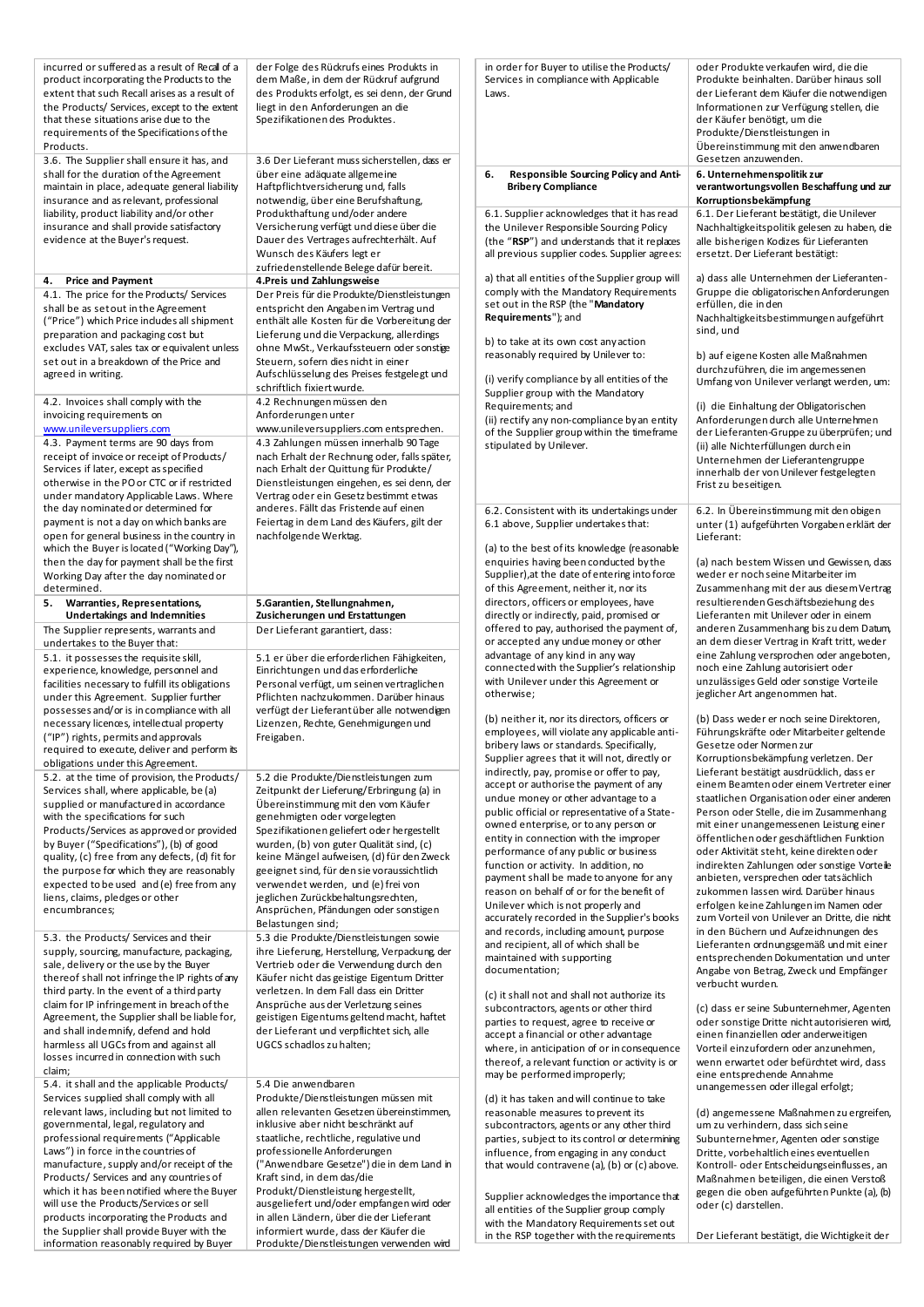at 6.2 (a), (b) and (c) above. Further, Supplier undertakes to notify Unilever if it learns of or has reason to believe that any breach of any such obligation has occurred.

If any member of the Supplier Group fails to meet the relevant Mandatory Requirements in the RSP or any of the representations and/or warranties set out in 6.2 (a), (b) and (c) above, then where Unilever considers that such a breach can be remediated, Supplier shall take all further steps as reasonably stipulated by Unilever to remedy the breach, including the implementation of adequate procedures so that no such breach will arise again.

Where concerns arising out of the breach are material and the breach cannot be or is not remedied in accordance with the requirements set out above, Unilever reserves the right to terminate this Agreement with immediate effect. In the event that Unilever terminates this Agreement under this provision, without prejudice to any charges owing or any other pre-existing liabilities, no member of the Supplier Group shall be entitled to claim compensation or any further remuneration, regardless of any activities or agreements with additional third parties entered into before termination.

The RSP including the Mandatory Requirements can be accessed on: [http://www.unilever.com/responsible](http://www.unilever.com/responsible-sourcing-policy/)[sourcing-policy/](http://www.unilever.com/responsible-sourcing-policy/)

6.3. Where reasonably required by Unilever, Supplier shall (at the Supplier's own cost) register with Unilever's Supplier Qualification System ("USQS") and complete any steps required to achieve compliance.

6.4. Supplier must complete a questionnaire, provided from time to time by Unilever, designed to identify the potential presence of "conflict minerals" (as defined under applicable laws) in any products. If requested by Unilever based on the results of such questionnaire, Supplier must perform appropriate due diligence on its supply chain in order to identify the actual presence and origin of conflict minerals in any product no later than thirty (30) days following each calendar year. Unilever may not necessarily ask Supplier to complete a questionnaire if Unilever determines the items Supplier provides do not contain conflict minerals.

## **7. Confidentiality 7.Vertraulichkeit**

7.1. The Buyer will disclose or make available to the Supplier information relating to Unilever group business or products ("Confidential Information"). The existence and content of these Terms and the Agreement are also Confidential Information.

7.2. The Supplier undertakes (a) to keep all Confidential Information strictly confidential and (b) not to use any Confidential Information for any purpose other than in complying with its obligations under the Agreement and (c) not to disclose any Confidential Information to any person other than its officers and employees, except to the extent it is necessary for the purpose of performing its obligations under the Agreement. The undertaking shall not apply to the extent Confidential Information is information in the public domain through no fault of the Supplier or the Supplier is required to disclose it by law. Any breach of the Supplier's obligations

Einhaltung der in der RSP aufgeführten obligatorischen Anforderungen sowie die oben unter 2 (a), (b) und (c) aufgeführten Anforderungen durch die Unternehmen des Lieferantenkonzerns. Darüber hinaus verpflichtet sich der Lieferant, Unilever zu informieren, sobald er Kenntnis eines Verstoßes gegen diese Verpflichtungen erhält oder Grund zu der Annahme hat, dass ein derartiger Verstoß droht.

## Sollte es ein Mitglied des

Lieferantenkonzerns versäumen, die obligatorischen Anforderungen der RSP oder andere Zusicherungen und/oder Garantien, die oben unter 2 (a), (b) und (c) aufgeführt sind, zu erfüllen, wird der Lieferant - wenn Unilever der Ansicht ist, dass dieser Verstoß behoben werden kann alle weiteren von Unilever verlangten Schritte zur Behebung des Verstoßes einleiten. Hierzu gehört auch die Einführung von angemessenen Verfahren, die ein erneutes Auftreten derartiger Verstöße verhindern.

Sind die Bedenken aufgrund des Verstoßes erheblich, und kann dieser nicht gemäß der oben aufgeführten Anforderungen behoben werden, behält sich Unilever das Recht vor, den Vertrag fristlos zu kündigen. Sollte Unilever den Vertrag aufgrund dieser Bestimmung beenden, ist kein Mitglied des Lieferantenkonzerns, unbeschadet aller ausstehenden Kosten oder zuvor bestehenden Verbindlichkeiten, berechtigt, Schadenersatz oder sonstige Vergütungen einzufordern.

## Die RSP steht zur Verfügung unter: [http://www.unilever.com/responsible](https://urldefense.proofpoint.com/v2/url?u=http-3A__www.unilever.com_responsible-2Dsourcing-2Dpolicy_&d=CwMFAw&c=4ZIZThykDLcoWk-GVjSLm9hvvvzvGv0FLoWSRuCSs5Q&r=DG0-kGDbttCeGB1KzsKWALNmjjFFjl1me-wrRxCGvXLXPSTCHm6iQ41l7Ws7K2ul&m=gi3CC3stm2plyefYUqPZ_J2dqg62RyXPCC8y0FbrnX8&s=fBsUYbSnwhZzqZc7bR0hKB6y5aRSY79-kwAoCa-Gpp8&e=)[sourcing-policy/.](https://urldefense.proofpoint.com/v2/url?u=http-3A__www.unilever.com_responsible-2Dsourcing-2Dpolicy_&d=CwMFAw&c=4ZIZThykDLcoWk-GVjSLm9hvvvzvGv0FLoWSRuCSs5Q&r=DG0-kGDbttCeGB1KzsKWALNmjjFFjl1me-wrRxCGvXLXPSTCHm6iQ41l7Ws7K2ul&m=gi3CC3stm2plyefYUqPZ_J2dqg62RyXPCC8y0FbrnX8&s=fBsUYbSnwhZzqZc7bR0hKB6y5aRSY79-kwAoCa-Gpp8&e=)

6.3 Auf Aufforderung durch Unilever wird sich der Lieferant auf eigene Kosten beim "Unilever's Supplier Qualification System' (USQS) registrieren und alle zur Compliance erforderlichen Maßnahmen ergreifen.

6.4. Der Lieferant muss einen Fragebogen ausfüllen, den Unilever zu gegebener Zeit mit dem Ziel vorlegt, potenzielle Konfliktmineralien in den Produkten zu erkennen. Auf Verlangen Unilevers muss der Lieferant bei seiner Beschaffungskette auf einen angemessenen Sorgfaltsmaßstab achten, um Existenz und Herkunft der in einem Produkt vorhandenen Konfliktmineralien innerhalb von dreißig (30) Tagen nach jedem Kalenderjahr zu erkennen. Unilever wird den Lieferanten nicht unbedingt auffordern, einen Fragebogen auszufüllen, wenn Unilever feststellt, dass die vom Lieferanten gelieferten Artikel keine Konfliktmineralien enthalten.

7.1 Der Käufer stellt dem Lieferanten vertrauliche Informationen zu Geschäften und Produkten der Unilever Gruppe zur Verfügung. Als vertrauliche Informationen gelten auch der Inhalt dieses Vertrages sowie der allgemeinen

Geschäftsbedingungen. 7.2 Der Lieferant verpflichtet sich, (a) alle Informationen vertraulich zu behandeln, (b)vertrauliche Informationen zu keinem anderen Zweck als zur Erfüllung seiner Verpflichtungen aus dem Vertrag zu verwenden sowie (c) niemandem außer den zur Vertragserfüllung benötigten Mitarbeitern vertrauliche Informationen offenzulegen, soweit dies zum Zweck der Ausführung seiner Verpflichtungen aus dem Vertrag notwendig ist. Dies gilt nicht für Informationen, welche der Lieferant kraft gesetzlicher Weisung offenzulegen hat. Jegliche Verletzung dieser Bestimmung seitens des Liederanten wird als Vertragsverletzung betrachtet. Außer

under this clause by its officers and employees shall be deemed to be a breach by the Supplier. Except to the extent required under Applicable Laws or necessary for the performance of remaining obligations under the Agreement, all Confidential Information shall be returned to the Buyer or, if requested, destroyed on termination or expiry of the Agreement<br>8. Intellectual Property Rights

8.1. Each party shall remain the owner of all IP owned by it before the start of its relationship with the other party independently or created outside the scope of such relationship ("Background IP"). The Buyer shall remain the owner of IP, whether existing or future, relating to or created in the course of the Supplier's performance of its obligations under the Agreement and as such Supplier shall assign and shall procure that all third parties assign to the Buyer with full title guarantee, the IP rights in the deliverables, including any customisations to the Products/ Services, but excluding the Supplier's Background IP. Where assignment of title is not legally feasible, Supplier hereby grants and shall procure that all third parties grant to Unilever/Buyer, a world-wide, perpetual, irrevocable, non-exclusive, assignable, royalty-free licence (with full right to sublicense) to use, reproduce, exploit, modify, alter or integrate the Products/ Services without restriction. For all copyright work created under this Agreement, Supplier shall complete and maintain a copyright record form containing all necessary information including the author, work, date and place.

8.2. Each Supplier shall permit the use of its and its affiliates' Background IP, to the extent reasonably necessary in order for any UGC and its respective suppliers, copackers and repackers to utilize customized IP owned or licensed by any UGC ("Unilever IP") under the Agreement to make, use, modify, incorporate, develop or supply the Products/ Services.

8.3. The Supplier a) shall supply all Products/ Services that require Unilever IP exclusively for each Buyer and (b) shall not and shall procure that its affiliates do not supply such Products/ Services or any components that contain Unilever IP (or any products which embody any Unilever IP) to, or permit them to be provided, distributed or sold, directly or indirectly, to any person other than a UGC or a third party nominated by a UGC, including comanufacturers, copackers and repackers ("Third Party"). No Supplier shall sell, market or distribute any lookalikes, counterfeit, defective or surplus products containing or embodying any Unilever IP.

8.4. The Supplier shall ensure all defective, obsolete or excess materials containing Unilever IP are rendered unsuitable for usage. The Supplier shall provide evidence of compliance with this provision to Buyer when required.

**9. Data Protection and Privacy 9. Datenschutz und Privatsphäre** 9.1. The definitions below will have the following meaning: "**Controller**", "**Personal Data Breach**" "**Data Subject**", "**Personal Data**" "**Processing**" (including the derivatives "**Processed**" and "**Process**") and "**Processor**", have the meanings given in the GDPR or, where relevant, the meaning of the essentially

insoweit aufgrund anwendbarer Gesetze oder für die Erfüllung noch bestehender Verpflichtungen aus dem Vertrag notwendig, müssen alle vertraulichen Informationen an den Käufer zurückgegeben werden, oder falls dies verlangt wird, müssen diese bei Terminierung oder Auslaufen des Vertrages vernichtet werden. **8. Rechte des geistigen Eigentums** 8.1 Jede der Parteien bleibt im Besitz des geistigen Eigentums, das sich vor der Vertragsbeziehung in ihrem Besitz befand oder sich unabhängig davon während der Beziehung entwickelt hat. Der Käufer bleibt Eigentümer des bestehenden oder zukünftigen geistigen Eigentums, das in Bezug auf die Leistungen des Lieferanten aus dem Vertrag entwickelt wurde. Der Lieferant muss die vollen Rechte am geistigen Eigentum der Leistungen, inklusive jeglicher Anpassungen an den Produkten/Dienstleistungen, an den Käufer abtreten und dafür sorgen, dass Dritte Folge leisten. Davon ausgeschlossen ist sein eigenes geistiges Eigentum. Istdie Zuweisung des Titels rechtlich nicht umsetzbar, sorgt der Lieferant dafür, dass alle Dritten dem Käufer eine weltweite, unbefristete, unwiderrufliche, nicht ausschließliche, belegbare, gebührenfreie Lizenz (mit vollem Recht zur Unterlizenzierung) zur Nutzung, Vervielfältigung, Verwertung, Modifizierung, Änderung oder Integration der Produkte/ Dienstleistungen ohne Einschränkung gewähren. Für alle urheberrechtlich geschützten Werke im Rahmen dieses Abkommens hat der Lieferant die formellen Aufzeichnungen zu vervollständigen und aufrechtzuhalten, die alle notwendigen Informationen einschließlich dem Autor, Werk, Datum und Ort enthalten. 8.2 Der Lieferant gewährt die Verwendung seines geistigen Eigentums sowie jenes seiner Tochtergesellschaften in dem Maße, wie dies für die UGC notwendig ist, um das kundenspezifische geistige Eigentum vertragsgemäß oder lizenziert durch jegliche UGC zu verwenden, um die Produkte/Dienstleistungen herzustellen, zu nutzen, verändern, übernehmen, entwickeln oder zu liefern. 8.3 Der Lieferant wird a) alle Produkte/ Dienstleistungen liefern bzw. erbringen, für die das geistige Eigentum von Unilever ausschließlich für den Käufer erforderlich ist, und (b) dafür sorgen, dass weder er noch seine angeschlossenen Unternehmen diese Produkte/ Dienstleistungen oder sonstige Komponenten direkt oder indirekt an Dritte mit Ausnahme eines UGC oder eines von einem UGC genannten Dritten, einschließlich aller Mithersteller, Mit- oder Neuverpackungsunternehmen liefern. Der Lieferant darf keine Kopien, gefälschte, defekte oder überschüssige Produkte verkaufen oder vertreiben, die geistiges Eigentum von Unilever enthalten oder verkörpern. 8.4 Der Lieferant wird sicherstellen, dass alle defekten, veralteten oder überschüssigen Materialien, in denen geistiges Eigentum von Unilever enthalten ist, unbrauchbar gemacht werden. Im Bedarfsfall erhält der Käufer vom Lieferanten einen entsprechenden

Nachweis für die Erfüllung dieser Bestimmung. 9.1. Die nachstehenden Definitionen haben die folgende Bedeutung: "**Verantwortlicher**", "**Verletzung des Schutzes personenbezogener Daten**", "**betroffene Person**", "**personenbezogene Daten**", "**Verarbeitung**" (einschließlich der Ableitungen "**verarbeitet**" und "**verarbeiten**") und "**Auftragsverarbeiter**"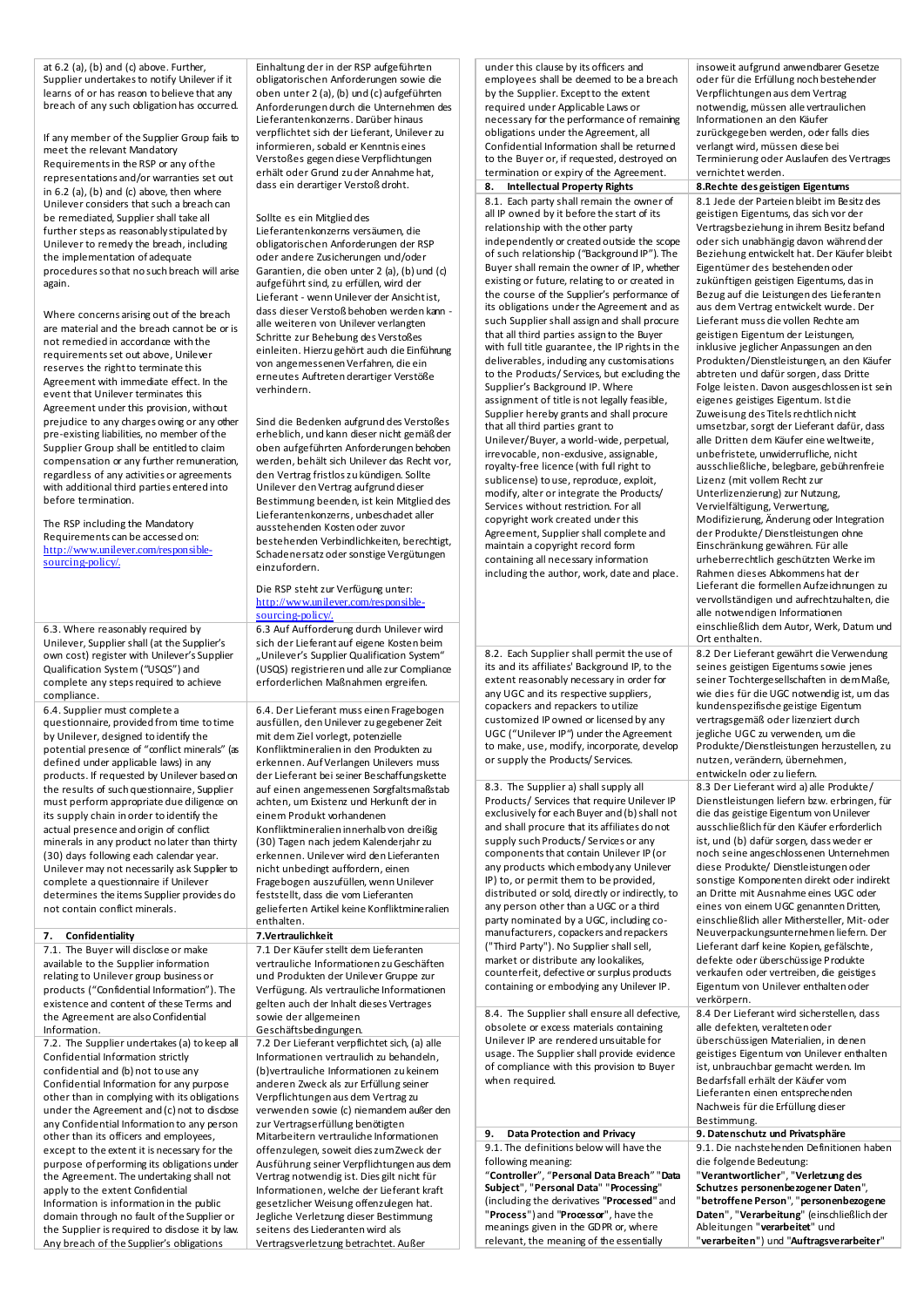equivalent terms in other applicable Data Protection Laws; "**Data Protection Laws**" means any

applicable law relating to the Processing, privacy, and use of Personal Data including: (i) European Parliament Regulation (EU) 2016/679 (the "**GDPR**"); (ii) any corresponding national laws or regulations; (iii) the California Consumer Privacy Act, Cal. Civ. Code §§ 1798.100 et seq (the "**CCPA**"); and (iv) corresponding guidance, codes or certification mechanisms of the relevant regulatory authority regarding such laws; "**including**", "**includes**" means "including/includes without limitation"; "**UPD**" means Personal Data provided or made available to Supplier by (or collected or created for) UGC or a Buyer in connection with this Agreement.

9.2. Reference to laws includes subordinate legislation and means that law as amended or re-enacted from time to time.

9.3. A reference to UGC in this clause means UGC or the Buyer that is the Controller of the relevant Personal Data for the particular Processing.

9.4. For the Services, the Supplier is a Processor acting only on UGC's documented instructions. The context for and purposes of Processing UPD is the Supplier's provision of the Services under this Agreement. It will include all Processing activities required to perform the Services, will relate to various categories of Personal Data (which may include personal and contact details, employment information, marketing information, financial or payment details) and will affect Data Subjects (which may include UGC employees and staff, customer and clients), as more particularly recorded by the parties. No special categories of Personal Data will be Processed without UGC's prior written approval. UPD shall be Processed for the Agreement duration and following termination or expiry as required to comply with the deletion/return obligations below.

9.5. The parties may, individually as separate Controllers, need to Process<br>Personal Data of each other's Personal Data of each other's representatives. The Supplier may also Process UPD for the purposes of providing the Services as a separate Controller in some respects, as agreed in writing by the parties.

9.6. The Supplier will only Process UPD in accordance with this Agreement as necessary to provide the Services to UGC.

9.7. The Supplier shall: (i) comply with and Process all UPD in accordance with applicable Data Protection Laws; (ii) cohaben die in der DSGVO angegebene Bedeutung oder, sofern relevant, die Bedeutung der im Wesentlichen gleichwertigen Begriffe in anderen anwendbaren Datenschutzgesetzen; "**Datenschutzgesetze**" bezeichnet alle anwendbaren Gesetze, die sich auf die Verarbeitung, den Schutz und die Nutzung personenbezogener Daten beziehen, einschließlich: (i) die Verordnung (EU) 2016/679 des Europäischen Parlaments (die "DSVGO"); (ii) alle entsprechenden nationalen Gesetze oder Verordnungen; (iii) der California Consumer Privacy Act, Cal. Civ. Code §§ 1798.100 et seq (das "CCPA"); und (iv) entsprechende Anleitungen, Kodizes oder Zertifizierungsmechanismen der jeweiligen Aufsichtsbehörde zu diesen Gesetzen; "einschließlich", "beinhaltet" bedeutet "einschließlich/ohne Einschränkung";

"**Personenbezogene Daten**" bedeutet alle Daten mit personenbezug, die dem Lieferanten von dem Käufer im Zusammenhang mit diesem Vertrag zur Verfügung gestellt werden (oder für diesen gesammelt oder erstellt werden). 9.2. Verweise auf Gesetze schließen untergeordnete Gesetzgebung ein und bedeuten dieses Gesetz in der jeweils geänderten oder wieder in Kraft gesetzten Fassung.

9.3. Ein Verweis auf das verantwortliche Unternehmen der Unilever-Gruppe in dieser Klausel bezieht sich auf den Käufer oder das Unternehmen der Unilever-Gruppe, das für die jeweilige Verarbeitung der personenbezogenen Daten verantwortlich ist.

9.4. Im Rahmen der Erbringung der Dienstleistungen ist der Verkäufer Auftragsverarbeiter und handelt nur nach den dokumentierten Anweisungen des verantwortlichen Unternehmens der Unilever-Gruppe. Der Umfang und Zweck der Verarbeitung von personenbezogenen Daten ist die Erbringung der Dienstleistungen durch den Lieferanten gemäß dieser Vereinbarung. Sie umfasst alle Verarbeitungstätigkeiten, die für die Erbringung der Dienstleistungen erforderlich sind, bezieht sich auf verschiedene Kategorien personenbezogener Daten (zu denen Personen- und Kontaktdaten, Beschäftigungsinformationen, Marketinginformationen, Finanz- oder Zahlungsdaten gehören können) und betrifft die betroffenen Personen (zu denen Mitarbeiter und Angestellte von Unternehmen der Unilever-Gruppe, Kunden und Klienten gehören können), wie von den Parteien im Einzelnen festgehalten. Ohne die vorherige schriftliche Zustimmung des verantwortlichen Unternehmens der Unilever-Gruppe werden keine besonderen Kategorien von personenbezogenen Daten verarbeitet. Personenbezogenen Daten werden nur für die Dauer der Vereinbarung und nach Beendigung oder Ablauf soweit verarbeitet, wie dies zur Erfüllung der unten aufgeführten Löschungs-

/Rückgabeverpflichtungen erforderlich ist. 9.5. Die Parteien können jeweils als Verantwortliche personenbezogene Daten der anderen Partei verarbeiten. Der Lieferant kann auch personenbezogenen Daten für die Zwecke der Erbringung der Dienstleistungen als Verantwortlicher in gewisser Hinsicht verarbeiten, wie von den Parteien schriftlich vereinbart. 9.6. Der Lieferant wird personenbezogenen Daten nur in Übereinstimmung mit dieser Vereinbarung verarbeiten, soweit dies für die Erbringung der Dienstleistungen für den Käufer erforderlich ist. 9.7. Der Lieferant muss: (i) alle

personenbezogenen Daten in Übereinstimmung mit den geltenden

operate and assist UGC with any data protection impact assessments and consultations with (or notifications to) or responding to questions from or investigations by regulators or supervisory authorities; and (iii) promptly inform UGC if any of its instructions infringe Data Protection Laws.

9.8. Where the CCPA applies, the Parties acknowledge and agree that (a) the Supplier shall act as a "Service Provider," as such term is defined in the CCPA, and shall collect, access, maintain, use, process and transfer UPD solely for the purpose of performing the Supplier's obligations under this Agreement for or on behalf of Company and for no commercial purpose other than the performance of such obligations; (b)the Supplier shall not sell, disclose, release, transfer, make available or otherwise communicate any UPD to any third party without the prior written consent of UGC, other than disclosures (i) to a sub-contractor for a business purpose pursuant to a written agreement to protect UPD in the same manner as provided herein, (ii) to a third party as necessary to comply with applicable laws, or (iii) as otherwise permitted by the CCPA.

9.9. The Supplier shall ensure that its personnel are subject to an appropriate<br>contractual or statutory duty of contractual or statutory duty confidentiality in relation to the UPD.

9.10. Supplier personnel shall cease Processing UPD when it is no longer necessary to do so to provide the Services or earlier within 15 business days of UGC's instruction to do so unless it is subject to a legal obligation to retain the UPD. At UGC's option, the Supplier shall securely delete or return that data and shall certify to UGC in writing that it (including its group companies) and each subcontractor has done so.

9.11. If the Supplier receives any complaints, claims or requests in relation to Processing of UPD (particularly those relating to the exercise of Data Subject rights), it shall, without undue delay, forward such to UGC and cooperate and assist UGC with responding to such as directed by UGC.

9.12. The Supplier warrants it has implemented and shall maintain appropriate technical and organisational measures to protect UPD against a Personal Data Breach, which shall at all times satisfy, at a minimum, the standards required by Data Protection Laws.

9.13. If the Supplier becomes aware of any Personal Data Breach, it shall without undue delay (and in any event within 24

Datenschutzgesetzen einhalten und verarbeiten; (ii) mit dem verantwortlichen Unternehmen der Unilever-Gruppe zusammenarbeiten und ihn bei allen Datenschutzfolgenabschätzungen und Konsultationen mit (oder Meldungen an) oder Beantwortung von Fragen oder Untersuchungen von Regulierungs- oder Aufsichtsbehörden unterstützen; und (iii) das verantwortliche Unternehmen der Unilever-Gruppe unverzüglich informieren, wenn eine seiner Anweisungen gegen Datenschutzgesetze verstößt. 9.8. Wo der CCPA Anwendung findet, erkennen die Parteien an und vereinbaren, dass (a) der Lieferant als "Dienstanbieter" handelt, wie dieser Begriff im CCPA definiert ist, und personenbezogene Daten ausschließlich zum Zweck der Erfüllung der Verpflichtungen des Lieferanten im Rahmen dieses Vertrags für oder im Namen des Unternehmens und zu keinem anderen kommerziellen Zweck als der Erfüllung dieser Verpflichtungen sammelt, darauf zugreift, pflegt, verwendet, verarbeitet und überträgt; (b) der Lieferant darf ohne die vorherige schriftliche Zustimmung des verantwortlichenUnternehmens der Unilever-Gruppe keine personenbezogenen Daten an Dritte verkaufen, offenlegen, freigeben, übertragen, zur Verfügung stellen oder anderweitig weitergeben, mit Ausnahme von Offenlegungen (i) an einen Subunternehmer für einen geschäftlichen Zweck gemäß einer schriftlichen Vereinbarung zum Schutz der personenbezogenen Daten in der gleichen Weise wie hierin vorgesehen, (ii) an einen Dritten, soweit dies zur Einhaltung geltender Gesetze erforderlich ist, oder (iii) wie anderweitig durch den CCPA gestattet. 9.9. Der Lieferant stellt sicher, dass sein Personal einer angemessenen vertraglichen oder gesetzlichen Geheimhaltungspflicht in Bezug auf die personenbezogenen Daten unterliegt. 9.10. Das Personal des Lieferanten stellt die Verarbeitung der personenbezogenen Daten ein, wenn dies für die Erbringung der Dienstleistungen nicht mehr erforderlich ist, oder früher innerhalb von 15 Werktagen nach einer entsprechenden Anweisung des verantwortlichen Unternehmens der Unilever-Gruppe , es sei denn, es besteht eine gesetzliche Verpflichtung zur Aufbewahrung der UPD. Nach Wahl des verantwortlichen Unternehmens der Unilever-Gruppe hat der Lieferant diese Daten sicher zu löschen oder zurückzugeben und dem verantwortlichen Unternehmen der Unilever-Gruppe schriftlich zu bestätigen, dass er (einschließlich seiner Konzerngesellschaften) und jeder Unterauftragnehmer dies getan hat. 9.11. Wenn der Lieferant Beschwerden, Ansprüche oder Anfragen in Bezug auf die Verarbeitung von personenbezogenen Daten erhält (insbesondere solche, die sich auf die Ausübung der Rechte der betroffenen Person beziehen), leitet er diese ohne unangemessene Verzögerung an das verantwortliche Unternehmen der Unilever-Gruppe weiter und kooperiert und unterstützt es bei der Beantwortung solcher Anfragen gemäß entsprechender Anweisungen. 9.12. Der Lieferant gewährleistet, dass er angemessene technische und organisatorische Maßnahmen zum Schutz vor einer Verletzung des Schutzes personenbezogener Daten implementiert hat und aufrechterhalten wird, die jederzeit mindestens den von den Datenschutzgesetzen geforderten Standards entsprechen müssen. 9.13. Wenn der Lieferant von einer

Verletzung des Schutzes

personenbezogener Daten Kenntnis erlangt,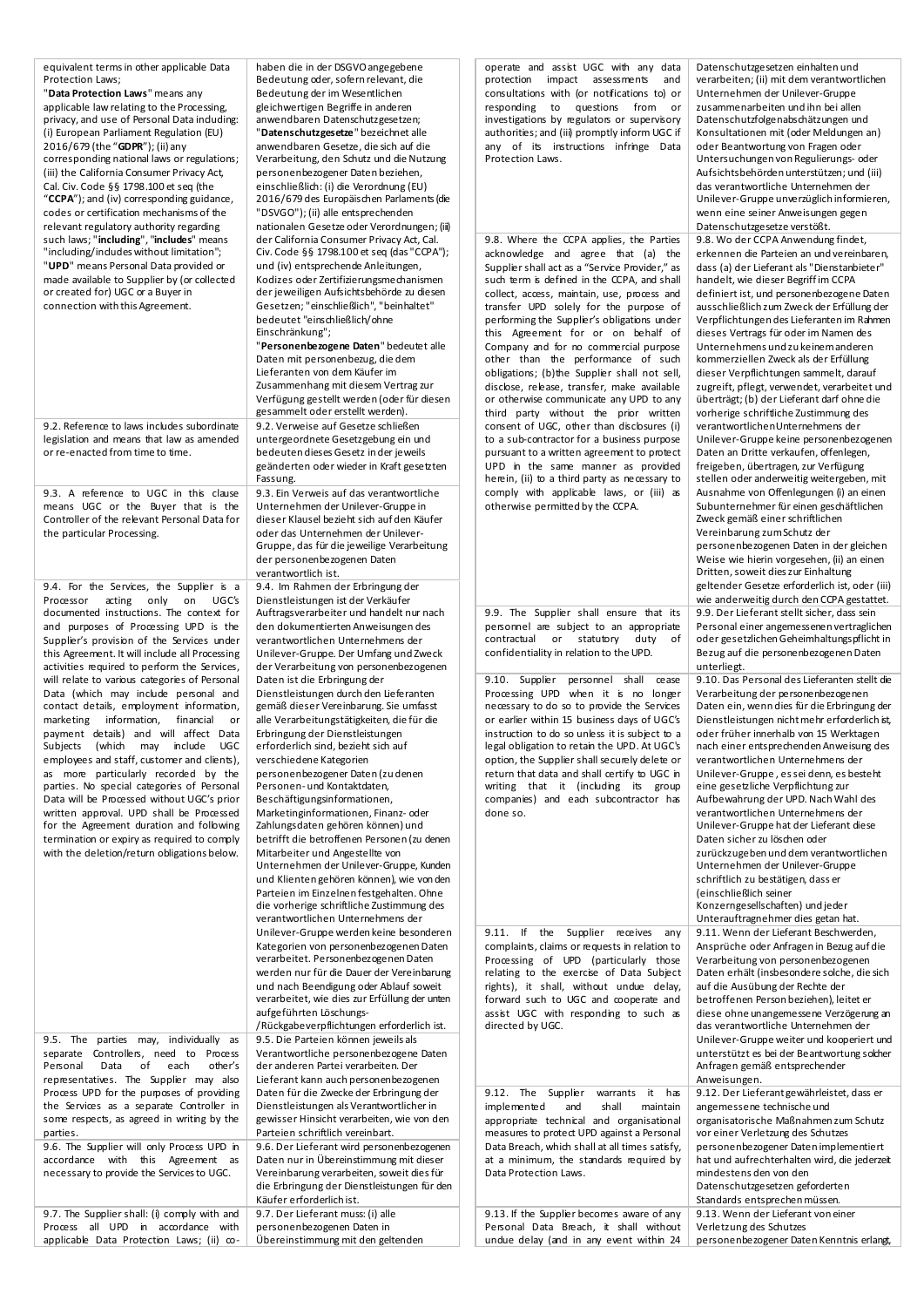| hours) notify UGC, investigate the Personal   | muss er das verantwortliche Unternehmen     |                                                                  | Handhabung und Lieferung der Produkte/                  |
|-----------------------------------------------|---------------------------------------------|------------------------------------------------------------------|---------------------------------------------------------|
| Data Breach, remediate/mitigate any           | der Unilever-Gruppe unverzüglich (und in    |                                                                  | Dienstleistungen beziehen.                              |
| damage and<br>prevent re-occurrence           | jedem Fall innerhalb von 24 Stunden)        | 10.2. The Supplier shall reliably back up all                    | 10.2. Der Lieferant muss alle im                        |
| (providing UGC with detailed related          | benachrichtigen, die Verletzung des         | data provided, used or generated in                              | Zusammenhang mit den Produkten /                        |
| information throughout), and cooperate in     | Schutzes personenbezogener Daten            | connection with the Products/Services                            | Dienstleistungen bereitgestellten,                      |
| informing the relevant supervisory            | untersuchen, jeglichen Schaden beheben      |                                                                  |                                                         |
|                                               |                                             | (with respect to electronic data, in                             | verwendeten oder erzeugten Daten                        |
| authorities or affected Data Subjects.        | und ein erneutes Auftreten verhindern       | encrypted form of no less than 256 bit key                       | zuverlässig sichern (in Bezug auf                       |
|                                               | (wobei er dem verantwortlichen              | strength) and shall otherwise establish and                      | elektronische Daten in verschlüsselter Form             |
|                                               | Unternehmen der Unilever-Gruppe             | maintain adequate organisational and                             | mit einer Schlüsselstärke von mindestens                |
|                                               | durchgehend detaillierte diesbezügliche     | technical<br>safeguards<br>the<br>against                        | 256 Bit) und ansonsten angemessene                      |
|                                               | Informationen zur Verfügung stellt) und bei | destruction, theft, use, disclosure or loss of                   | organisatorische und technische                         |
|                                               | der Benachrichtigung der zuständigen        |                                                                  |                                                         |
|                                               |                                             | such data in the possession or control of                        | Sicherheitsvorkehrungen treffen und                     |
|                                               | Aufsichtsbehörden oder der betroffenen      | the Supplier.                                                    | aufrechterhalten gegen die Zerstörung,                  |
|                                               | Personen kooperieren.                       |                                                                  | Diebstahl, Verwendung, Weitergabe oder                  |
| 9.14. The Supplier may appoint sub-           | 9.14. Der Lieferantkann                     |                                                                  | den Verlust solcher Daten, die sich im Besitz           |
| processors or allow its group companies to    | Unterauftragsverarbeiter benennen oder      |                                                                  | oder unter der Kontrolle des Lieferanten                |
| Process UPD. The Supplier shall notify UGC    |                                             |                                                                  | befinden.                                               |
|                                               | seinen Konzernunternehmen die               |                                                                  |                                                         |
| before the appointment of a new or            | Verarbeitung von personenbezogenen          | 10.3. The Supplier must manage the                               | 10.3. Der Lieferant muss die Sicherheit                 |
| replacement sub-processor and shall           | Daten gestatten. Der Lieferant muss das     | security of their systems with respect to                        | seiner Systeme im Hinblick auf die                      |
| provide UGC with a reasonable period of       | verantwortliche Unternehmen der Unilever-   | identifying<br>and<br>resolving<br>security                      | Identifizierung und Behebung von                        |
| time to object to the appointment or          | Gruppe vor der Ernennung eines neuen        | weaknesses<br>and<br>limiting access to                          | Sicherheitsschwächen und die                            |
|                                               |                                             |                                                                  |                                                         |
| replacement of any such sub-processor. The    | oder ersetzenden                            | systems/data to authorised individuals.                          | Beschränkung des Zugangs zu                             |
| Supplier shall use its reasonable             | Unterauftragsverarbeiters benachrichtigen   |                                                                  | Systemen/Daten auf autorisierte Personen                |
| endeavours to respond to any objection        | und dem verantwortlichen Unternehmen        |                                                                  | verwalten.                                              |
| raised by UGC including, if UGC's objection   | der Unilever-Gruppe eine angemessene        |                                                                  |                                                         |
| cannot be adequately addressed, the           | Frist einräumen, um gegen die Ernennung     |                                                                  |                                                         |
|                                               |                                             | a.                                                               |                                                         |
| appointment of an altemative sub-             | oder Ersetzung eines solchen                |                                                                  |                                                         |
| processor.                                    | Unterauftragsverarbeiters Einspruch zu      |                                                                  |                                                         |
|                                               | erheben. Der Lieferant unternimmt alle      | а.                                                               |                                                         |
|                                               | angemessenen Anstrengungen, um auf alle     |                                                                  |                                                         |
|                                               |                                             |                                                                  |                                                         |
|                                               | von dem verantwortlichen Unternehmen        | 11. Term and Termination                                         | 10.Laufzeit und Kündigung                               |
|                                               | der Unilever-Gruppe erhobenen Einwände      |                                                                  | 11.1 Der Vertrag kommt zur Anwendung bis                |
|                                               | zu reagieren, einschließlich der Ernennung  | 11.1. The Agreement shall apply until the                        |                                                         |
|                                               | eines alternativen                          | expiry or termination of all relevant periods                    | zu seinem Auslaufen, oder Terminierung                  |
|                                               | Unterauftragsverarbeiters, falls die        | or fulfilment of relevant volumes specified                      | aller relevanten Zeiträume oder bis zur                 |
|                                               |                                             | in any part of the Agreement.                                    | Erfüllung der relevanten Volumen, die                   |
|                                               | Einwände nicht angemessen berücksichtigt    |                                                                  | durch jeglichen Teil des Vertrages                      |
|                                               | werden können.                              |                                                                  | spezifiziert werden.                                    |
| 9.15. Supplier shall ensure subcontractors    | 9.15. Der Lieferantstellt sicher, dass      |                                                                  |                                                         |
| are contractually bound to the same           | Unterauftragnehmer vertraglich an           | 11.2. The Agreement may be terminated                            | 11.2. Der Vertrag kann vorzeitig ganz oder              |
| obligations as contained in this Agreement    | dieselben Verpflichtungen gebunden sind,    | earlier in whole or part by the Buyer                            | teilweise durch den Käufer ohne Strafe oder             |
|                                               |                                             | without any penalty or further obligation or                     | weitergehende Verpflichtung oder Haftung                |
| and shall remain fully liable to UGC for a    | die in dieser Vereinbarung enthalten sind,  | liability:                                                       | gekündigt werden:                                       |
| subcontractor's performance, as well as for   | und haftet dem verantwortlichen             |                                                                  |                                                         |
| any of its acts or omissions relating to its  | Unternehmen der Unilever-Gruppe             | on 10 days' written notice in the event<br>a)                    | a) innerhalb von zehn Tagen durch                       |
| Processing of Personal Data.                  | gegenüber in vollem Umfang für die          | of material breach of this Agreement                             | schriftliche Mitteilung bei einer erheblichen           |
|                                               |                                             | by the Supplier or breach by the                                 | Vertragsverletzung durch den Lieferanten                |
|                                               | Leistung eines Unterauftragnehmers sowie    | Supplier of more than 20% of the                                 | oder bei einer Nichteinhaltung von mehr as              |
|                                               | für alle seine Handlungen oder              | number of POs submitted by the Buyer                             | 20 % der Bestellmenge in den letzten drei               |
|                                               | Unterlassungen im Zusammenhang mit          |                                                                  |                                                         |
|                                               | seiner Verarbeitung personenbezogener       | in any preceding 3 month period;                                 | Monaten;                                                |
|                                               | Daten.                                      | on no less than 7 days' written notice<br>b)                     | b) durch schriftliche Mitteilung innerhalb              |
|                                               |                                             | where there is material or deliberate                            | von 7 Tagen bei einer erheblichen,                      |
| 9.16. The Supplier (or any subcontractor)     | 9.16. Der Lieferant (oder ein               | or persistent non-compliance with                                | vorsätzlichen oder anhaltenden                          |
| shall only transfer UPD from the UK/EEA to    | Unterauftragnehmer) darf                    | clause $6.3$ ;                                                   | Nichteinhaltung der Klausel 6.3;                        |
| a country outside the EEA or an               | personenbezogene Daten nur dann aus         |                                                                  |                                                         |
| international organisation where such         | dem Vereinigten Königreich/EWR in ein       | c) on giving notice in the event of a                            | c) durch Kündigung im Falle eines                       |
| transfer has been approved in writing by      | Land außerhalb des EWR oder eine            | Force Majeure Event affecting the                                | Ereignisses höherer Gewalt, das den                     |
| UGC, is subject to appropriate safeguards,    |                                             | Supplier which continues for more                                | Lieferanten betrifft und länger als 10 Tage             |
|                                               | internationale Organisation übertragen,     | than 10 days;                                                    | andauert;                                               |
| and otherwise complies with Data              | wenn eine solche Übertragung schriftlich    | for convenience on 30 days' written<br>d)                        | d) aus gegebenem Anlass innerhalb von 30                |
| Protection Laws.                              | vom verantwortlichen Unternehmen der        |                                                                  |                                                         |
|                                               | Unilever-Gruppe genehmigt wurde,            | notice (subject to mandatory local                               | Tagen mit einer schriftlichen                           |
|                                               | angemessenen Sicherheitsvorkehrungen        | laws requiring a longer notice period);                          | Benachrichtigung, es sei denn, anwendbare               |
|                                               |                                             | or                                                               | lokale Gesetze erfordern eine längere                   |
|                                               | unterliegt und ansonsten den                |                                                                  | Kündigungsfrist; oder                                   |
|                                               | Datenschutzgesetzen entspricht.             |                                                                  | e) sofort oder zu einem später spezifizierten           |
| 9.17. The Supplier shall maintain complete    | 9.17. Der Lieferant hat vollständige und    | immediately or at a later specified<br>e)                        |                                                         |
| and accurate records and information to       | genaue Aufzeichnungen und Informationen     | date if the Supplier becomes insolvent                           | Datum im Falle der Insolvenz des                        |
| demonstrate its compliance with this clause   | zu führen, um seine Einhaltung dieser       | or enters into administration or is                              | Lieferanten oder einer angeordneten                     |
| 9 (promptly providing these to UGC on         | Klausel 9 nachzuweisen (und diese dem       | unable to pay its debts as they fall due                         | Zwangsverwaltung sowie wennes ihm nicht                 |
| request) and allow for audits by UGC or its   | verantwortlichen Unternehmen der            | or threatens to do any of the foregoing                          | möglich ist, seine Schulden bei Fälligkeit zu           |
|                                               |                                             | or the equivalent.                                               | bezahlen oder wenn die Bedrohung durch                  |
| designated representatives.                   | Unilever-Gruppe auf Anfrage unverzüglich    |                                                                  |                                                         |
|                                               | zur Verfügung zu stellen) und Audits durch  |                                                                  | eines der vorher beschriebenen Szenarien                |
|                                               | das verantwortliche Unternehmen der         |                                                                  | oder etwas Ähnlichem besteht.                           |
|                                               | Unilever-Gruppe oder deren benannte         | 11.3. Any individual PO under this                               | 11.3. Jede individuelle Bestellung gemäß                |
|                                               | Vertreter zu ermöglichen.                   | Agreement may be terminated earlier by                           | des Vertrags kann vorzeitig durch den                   |
|                                               |                                             | the Supplier on giving 30 days' notice where                     | Lieferanten unter Einhaltung einer Frist von            |
| 10. Records, Business Continuity              | 10. Aufzeichnungen, Notfallplanung          | any invoiced and undisputed sums due                             | 30 Tagen terminiert werden, wenn                        |
| 10.1. The Supplier shall keep appropriate     | 10.1. Der Lieferant muss geeignete          |                                                                  |                                                         |
| records (including in respect of ingredients, | Aufzeichnungen (einschließlich Zutaten,     | under such PO, remain unpaid for a period                        | fakturierte und unbestritten fällige Beträge            |
| components and quality control of             | Komponenten und Qualitätskontrolle der      | of 60 days after the applicable due date                         | einer Bestellung für mehr als 60 Tage nach              |
|                                               |                                             | provided such notice states that a failure to                    | dieser Mitteilung unbezahlt bleiben,                    |
| Products) for no less than: 5 years; or 7     | Produkte) für mindestens 5 Jahre            | pay within 30 days will result in the                            | vorausgesetzt, dass vorher mitgeteilt                   |
| years for financial information. The Supplier | aufbewahren; 7 Jahre für                    |                                                                  |                                                         |
| shall at all times upon reasonable notice,    | Finanzinformationen. Der Lieferant wird     | termination of that PO.                                          | wurde, dass eine Nichteinhaltung der                    |
| allow the Buyer to enter, access, inspect     | nach angemessener Ankündigungsfrist dem     |                                                                  | Zahlungsfrist von 30 Tagen zu einer                     |
| and audit (i) all information, documentation  | Käufer die Möglichkeit geben, alle          |                                                                  | Terminierung dieser Bestellung führt.                   |
|                                               |                                             | 11.4. Expiry or termination of the                               | 11.4. Von einem Ablauf oder einer                       |
| and records related to the Products/          | Informationen, Unterlagen und               | Agreement (in whole or part) shall not                           | vollständigen oder teilweisen Kündigung                 |
| Services, and (ii) the location, equipment,   | Aufzeichnungen einzusehen, darauf           |                                                                  |                                                         |
| stocks, methods used and performance by       |                                             | affect clauses 1.4, 3.3, 3.4, 3.5, 3.6, 5, 7, 8,                 | des Vertrags bleiben die Klauseln 1.4, 3.3,             |
|                                               | zuzugreifen, zu prüfen und zu auditieren,   |                                                                  |                                                         |
|                                               |                                             | 9.1, 10.4, 11, 12 Annex A 2 or any clause                        | 3.4, 3.5, 3.6, 5, 7, 8, 9.1, 10.4, 11, 12               |
| the Supplier in the preparation,              | die sich (i) auf die Produkte /             | expressed or designed to survive expiry or                       | Anhang A 2 sowie alle anderen Klauseln                  |
| manufacture, packaging, storage, handling     | Dienstleistungen und/oder (ii), den         | termination.                                                     | unberührt, die dafür ausgelegt sind, einen              |
| and supply of the Products/Services.          | Standort, die Ausrüstung, die Vorräte und   |                                                                  |                                                         |
|                                               | die verwendeten Methoden und Leistung       |                                                                  | Ablauf oder eine Kündigung zu überdauern.               |
|                                               | des Lieferanten bei der Vorbereitung,       | 12. Miscellaneous<br>12.1. References to "Unilever" or "Unilever | 12. Verschiedenes<br>12.1. Verweise auf "Unilever" oder |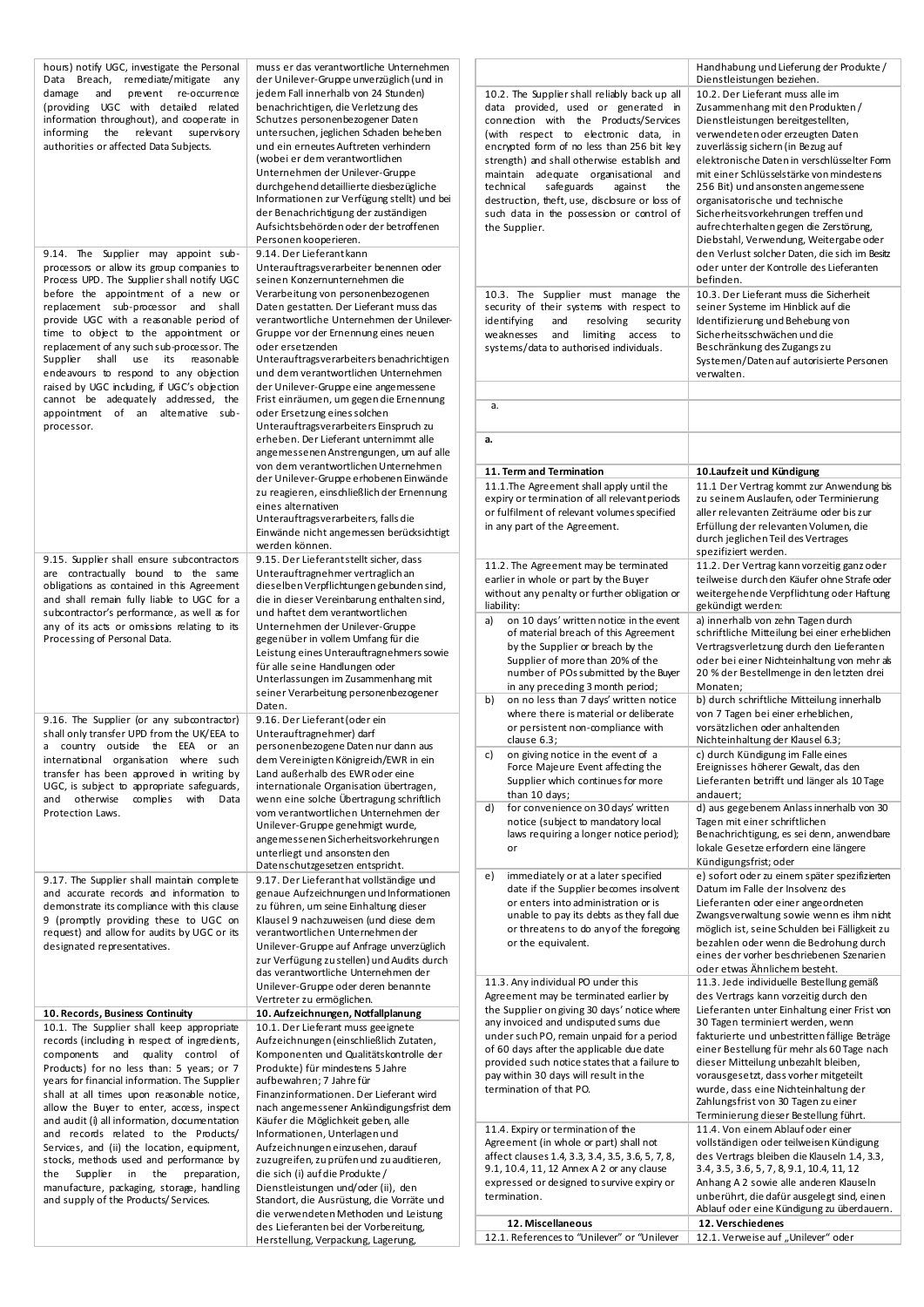group" mean Unilever PLC, and any company or partnership from time to time in which Unilever PLC directly or indirectly owns or controls the voting rights attached to more than 50% of the issued ordinary share capital, or controls directly or indirectly the appointment of a majority of the board.

12.2. The Buyer may assign the Agreement in part or in full to another UGC or, in the event of an acquisition of Buyer's business to which the Agreement relates, to the purchaser of such business. Otherwise, no party shall without the prior written consent of the other assign (including by operation of law) or otherwise dispose of the Agreement in whole or part or subcontract any duties or obligations under the Agreement to any third party. 12.3. In respect of any payment to the Supplier, the Buyer may at any time, without notice to the Supplier, deduct or set off any sum payable by the Supplier to the Buyer.

12.4. No delay or failure to exercise by any party any of its rights, powers or remedies under or in connection with the Agreement shall operate as a waiver of that right, power or remedy. No amendment or variation to any part of the Agreement or any waiver or release of any right, power or remedy of a party shall be of any effect unless it is agreed in writing (exduding email) by each party.

12.5. The Supplier is an independent contractor engaged by the Buyer to supply the Products/ Services. Nothing in the Agreement shall make the Supplier the legal representative or agent of (or be in partnership with) the Buyer nor shall any of them have the right or authority to assume, create or incur any liability or obligation of any kind, express or implied, against, in the name of or on behalf of, the Buyer. 12.6. The Supplier is and remains responsible for its employees, subcontractors, agents and representatives. The Supplier is not relieved of liability for and no obligations in relation to these persons pass to the Buyer or any UGC as a result of the Agreement.

12.7. Supplier hereby transfers, conveys and assigns to Buyer all right, title and interest in and to all claims and/or causes of action that Supplier may have under the antitrust or competition laws of any applicable jurisdiction arising out of or relating to Supplier's purchases of any item that was, is or will be supplied by Supplier to Buyer. Upon request by Buyer, Supplier shall promptly execute assignments of claims or causes of action to evidence the foregoing assignment.

12.8. No one other than a party to the Agreement, their successors and permitted assignees and UGCs upon whom the Agreement confers a benefit shall have any right to enforce any of its terms. 12.9. If any party is as a result of an event beyond its reasonable control unable to perform all or any part of its obligations under the Agreement (and such an event shall include being unable to, in relation to the Buyer, receive, accept or use Products) ("Force Majeure Event"), then the party suffering such disability shall be excused from such performance for as long as and to the extent that such inability continues, provided it complies with this clause. The party disabled by a Force Majeure Event shall use all reasonable endeavours to mitigate the effect of the Force Majeure Event in the best possible way. Failure of mechanical equipment, computer hardware and/or telecommunications equipment, failure of software, power outages, changes in economic conditions, costs and/or

"Unilever-Gruppe" beziehen sich auf Unilever PLC und jede Gesellschaft oder juristische Person, an der Unilever PLC direkt oder indirekt die Stimmrechte besitzt oder kontrolliert, die mit mehr als 50% des ausgegebenen Stammaktienkapitals oder der ausgegebenen Kontrollen verbunden sind oder direkt oder indirekt die Ernennung einer Mehrheit des Vorstands kontrolliert.

12.2. Der Käufer kann den Vertrag vollständig oder in Teilen an ein anderes UGC oder - falls der Geschäftsbereich des Käufers, auf den sich dieser Vertrag bezieht, übernommen wird - an den Käufer dieses Geschäftsbereichs abtreten. Allerdings darf keine Partei ohne vorherige schriftliche Zustimmung der anderen den Vertrag als Ganzes oder zum Teil an Dritte vergeben, sowie Pflichten oder Verpflichtungen aus dem Vertrag weitergeben.

12.3. In Bezug auf alle Zahlungen an den Lieferanten, kann der Käufer jederzeit, ohne vorherige Ankündigung, jede durch den Lieferanten an den Käufer zu zahlende Summe abziehen oder aussetzen. 12.4. Die Verzögerung oder Nichtausübung eines der Rechte der Parteien aus dem Vertrag ist kein Verzicht auf dieses Recht. Änderungen oder Abweichungen von jeglichem Teil des Vertrages oder Aufhebungen einzelner Bestimmungen sind ohne die schriftliche Vereinbarung der Parteien (exklusive E-Mail) wirkungslos.

12.5. Der Lieferant ist ein unabhängiger Vertragspartner, vom Käufer engagiert, um die Produkte/ Dienstleistungen zu liefern. Kein Bestandteil des Vertrages macht den Lieferanten zu einem rechtlichen Vertreter oder Agenten des Käufers. Er ist nicht befugt, eine Haftung oder Verpflichtung jeglicher Art im Namen des Käufers zu begründen.

12.6. Der Lieferant ist für seine Mitarbeiter, Subunternehmer, Agenten und Vertreter verantwortlich. Der Lieferant ist von keiner Haftung für und keiner Verpflichtung in Bezug auf diese Personen befreit und kann diese nicht an den Käufer oder jegliche UGC aufgrund dieses Vertrages weitergeben. 12.7. Hiermit tritt der Lieferant dem Käufer alle Rechte, Titel und Ansprüche ab, die ihm nach dem Kartell- und Wettbewerbsrecht der jeweiligen Gerichtsbarkeit sowie aus jeglichen Verträgen mit Dritten über die geleisteten Produkte zustehen. Auf Aufforderung des Käufers hin muss der Lieferant sofort Maßnahmen ergreifen, um die vorstehende Zuordnung nachzuweisen.

12.8. Nur die Vertragsparteien, ihre Nachfolger und Beauftragte sind berechtigt, die Bestimmungen des Vertrages durchzusetzen.

12.9. Falls eine der Parteien aufgrund eines Ereignisses höherer Gewalt nicht in der Lage ist, allen oder einem Teil ihrer Verpflichtungen im Rahmen des Vertrages nachzukommen, ist die Partei für die Dauer der Beeinträchtigung entschuldigt. Sie hat jedoch alles Mögliche zu unternehmen, um die Auswirkungen zu minimieren. Der Ausfall mechanischer Gerätschaften, Computer-Hardware und/oder Telekommunikationsausstattung, fehlerhafte Software, Stromausfälle, Veränderungen des ökonomischen Klimas, Kosten, die Lieferung seltener Materialien, Streiks und Arbeitskämpfe eines der Vertreter des Lieferanten (sowie deren Tochterunternehmen und deren Vertreter) gelten nicht als Ereignis höherer Gewalt.

Products are still within the

|         | delivery of raw materials, and strike and<br>other labour dispute of any Supplier's<br>representatives (or its affiliates or their<br>representatives) shall not be a Force<br>Majeure Event of the Supplier.                                                                                                                                                                                                                                                                                                                                                                                                                                                                                                                                                                               |                                                                                                                                                                                                                                                                                                                                                                                                                                                                                                                                                                                                                                                                                                                                                                                                                              |
|---------|---------------------------------------------------------------------------------------------------------------------------------------------------------------------------------------------------------------------------------------------------------------------------------------------------------------------------------------------------------------------------------------------------------------------------------------------------------------------------------------------------------------------------------------------------------------------------------------------------------------------------------------------------------------------------------------------------------------------------------------------------------------------------------------------|------------------------------------------------------------------------------------------------------------------------------------------------------------------------------------------------------------------------------------------------------------------------------------------------------------------------------------------------------------------------------------------------------------------------------------------------------------------------------------------------------------------------------------------------------------------------------------------------------------------------------------------------------------------------------------------------------------------------------------------------------------------------------------------------------------------------------|
| effect. | 12.10. If any provision or part of any<br>provision of the Agreement is or becomes<br>illegal, invalid or unenforceable in any<br>respect under any applicable law, the<br>remaining parts of that provision or of the<br>Agreement shall not in any way be affected.<br>The parties agree to modify or attempt to<br>substitute for any illegal, invalid or<br>unenforceable provision a legal, valid or<br>enforceable provision in order to achieve to<br>the greatest extent possible the same                                                                                                                                                                                                                                                                                          | 12.10. Falls eine Richtlinie oder ein Teil<br>einer Richtlinie dieses Vertrages nach<br>geltendem Recht ungültig oder nicht<br>durchsetzbar ist, wirkt sich dies in keiner<br>Weise auf die restlichen Teile des Vertrages<br>aus. Die Parteien kommen überein, jegliche<br>ungültige oder nicht durchsetzbare<br>Bestimmung zu ändern oder durch eine<br>gültige oder durchsetzbare Bestimmung zu<br>ersetzen.                                                                                                                                                                                                                                                                                                                                                                                                              |
|         | 12.11. If where the Supplier is based the<br>official language is not English, the parties<br>may agree to append to the Agreement (or<br>part) a translation of the Agreement (or<br>part) in the local language. In the event of<br>any conflict between the English and the<br>local language version of the Agreement (or<br>part), the parties agree that the English<br>version shall prevail.                                                                                                                                                                                                                                                                                                                                                                                        | 12.11. Ist die offizielle Sprache am Standort<br>des Lieferanten nicht Englisch, vereinbaren<br>die Parteien, dass an den Vertrag (oder an<br>einen Teil) eine Übersetzung in die lokale<br>Sprache beigefügt wird. Falls es zu einem<br>Konflikt zwischen der Version in der lokalen<br>und der englischen Sprache kommt,<br>stimmen die Parteien überein, dass die<br>englische Version maßgeblich ist.                                                                                                                                                                                                                                                                                                                                                                                                                    |
|         | 13. Laws and Jurisdiction<br>13.1. Unless otherwise specified in a CTC,                                                                                                                                                                                                                                                                                                                                                                                                                                                                                                                                                                                                                                                                                                                     | 13. Recht und Gerichtsstand<br>13.1. Soweit nicht anders vereinbart,                                                                                                                                                                                                                                                                                                                                                                                                                                                                                                                                                                                                                                                                                                                                                         |
|         | the Agreement is governed by and<br>construed in accordance with the laws of<br>the following countries and their courts<br>shall have exclusive jurisdiction to settle<br>any dispute which arises under or in<br>connection with the Agreement. Where the<br>Buyer is Unilever Supply Chain Company<br>AG, Unilever Business and Marketing<br>Support AG or Unilever Americas Supply<br>Chain Company AG, the applicable law and<br>jurisdiction is English. Where the Buyer is<br>Unilever Asia Private Limited, the applicable<br>law and jurisdiction is Singapore. In all other<br>cases the applicable law and jurisdiction is<br>that where Buyer is incorporated or<br>formed. The application of the 1980 Vienna<br>Convention on the International Sale of<br>Goods is excluded. | unterliegt der Vertrag dem Recht folgender<br>Länder, deren Gerichte über den<br>ausschließlichen Gerichtsstand verfügen,<br>um Streitigkeiten im Zusammenhang mit<br>dem Vertrag beizulegen. Handelt es sich bei<br>dem Käufer um die Unilever Supply Chain<br>Company AG, Unilever Business and<br>Marketing Support AG oder die Unilever<br>Americas Supply Chain Company AG,<br>kommt das englische Recht zur Anwendung<br>und der Gerichtsstand ist England. Ist der<br>Käufer die Unilever Asia Private Limited, gilt<br>singapurisches Recht und der Gerichtsstand<br>ist in Singapur. In allen anderen Fällen<br>kommt das Recht des jeweiligen Landes zur<br>Anwendung, in dem der Lieferant registriert<br>ist. Das Wiener Übereinkommen von 1980<br>über den internationalen Warenkauf findet<br>keine Anwendung. |
|         | Annex A - Specific provisions for the                                                                                                                                                                                                                                                                                                                                                                                                                                                                                                                                                                                                                                                                                                                                                       | Anhang A - Besondere Bestimmungen für                                                                                                                                                                                                                                                                                                                                                                                                                                                                                                                                                                                                                                                                                                                                                                                        |
|         | supply of Products<br>These clauses apply to the extent the<br>Supplier supplies Products.                                                                                                                                                                                                                                                                                                                                                                                                                                                                                                                                                                                                                                                                                                  | die Lieferung von Waren<br>Die folgenden Klauseln kommen bei der<br>Lieferung von Produkten durch den                                                                                                                                                                                                                                                                                                                                                                                                                                                                                                                                                                                                                                                                                                                        |
| 1.      | The Products will be delivered in<br>accordance with the details provided<br>in the CTC or PO or other agreed<br>written instructions. Save as otherwise<br>provided, title and risk shall pass to the<br>Buyer on delivery. Delivery terms shall<br>be interpreted in accordance with the<br>current edition of Incoterms at the<br>time the PO is issued. Each shipment<br>of Products will be accompanied by all<br>documentation required under<br>Applicable Laws.                                                                                                                                                                                                                                                                                                                     | Lieferanten zur Anwendung.<br>1. Die Produkte werden in<br>Übereinstimmung mit den Details aus dem<br>Vertrag oder der einzelnen Bestellung oder<br>anderen schriftlichen Vereinbarungen<br>geliefert. Sofern nicht anders angegeben,<br>gehen das Eigentum und das Risiko auf den<br>Käufer bei Lieferung über. Die<br>Lieferbedingungen sind in<br>Übereinstimmung mit der aktuellen<br>Ausgabe der Incoterms zum Zeitpunkt der<br>PO Ausgabe zu interpretieren. Jede<br>Produktsendung wird gemäß der<br>anwendbaren Gesetze von allen benötigten<br>Dokumenten begleitet.                                                                                                                                                                                                                                                |
| 2.      | The Supplier shall: (a) only supply<br>Products from a location approved by<br>the Buyer; (b) at its expense, ensure<br>full traceability of Products,<br>ingredients and components; (c) keep<br>and provide to Buyer on request a<br>reasonable number of samples of the<br>Products, ingredients and<br>components. This clause shall survive<br>expiry or termination.                                                                                                                                                                                                                                                                                                                                                                                                                  | 2. Der Lieferant ist verpflichtet: (a) nur<br>Produkte von einem Standort zu liefern, der<br>durch den Käufer bestätigt wurde; (b) auf<br>eigene Kosten die Verfolgbarkeit der<br>Produkte, Zutaten und Komponenten zu<br>gewährleisten; (c) eine angemessene Zahl<br>an Proben der Produkte, Zutaten und<br>Komponenten bereithalten und auf Anfrage<br>hin dem Käufer bereitstellen. Diese Klausel<br>bleibt von der Beendigung des Vertrages<br>unberührt.                                                                                                                                                                                                                                                                                                                                                                |
| 3.      | No Supplier shall without the Buyer's<br>prior written consent (a) change the<br>ingredients or components (including<br>feedstock and raw materials) used to<br>produce the Products, Specifications,<br>manufacturing process, approved<br>plant or agreed delivery method, or (b)<br>implement any changes which alter<br>any of the Products in such a way that<br>is not acceptable to the Buyer's<br>technical clearance process, even if the                                                                                                                                                                                                                                                                                                                                         | 3. Der Lieferant darf nicht ohne vorherige<br>schriftliche Zustimmung des Käufers (a) die<br>Zutaten oder Komponenten (inklusive<br>Ausgangsmaterialien und seltenen<br>Materialien), die zur Herstellung der<br>Produkte verwendet werden,<br>Spezifikationen, Herstellungsprozesse,<br>genehmigte Herstellungsorte oder<br>Auslieferungsmethoden ändern, oder (b)<br>Änderungen einführen, die jegliche<br>Produkte auf eine Weise ändern, die für                                                                                                                                                                                                                                                                                                                                                                         |

den technischen Freigabeprozess des